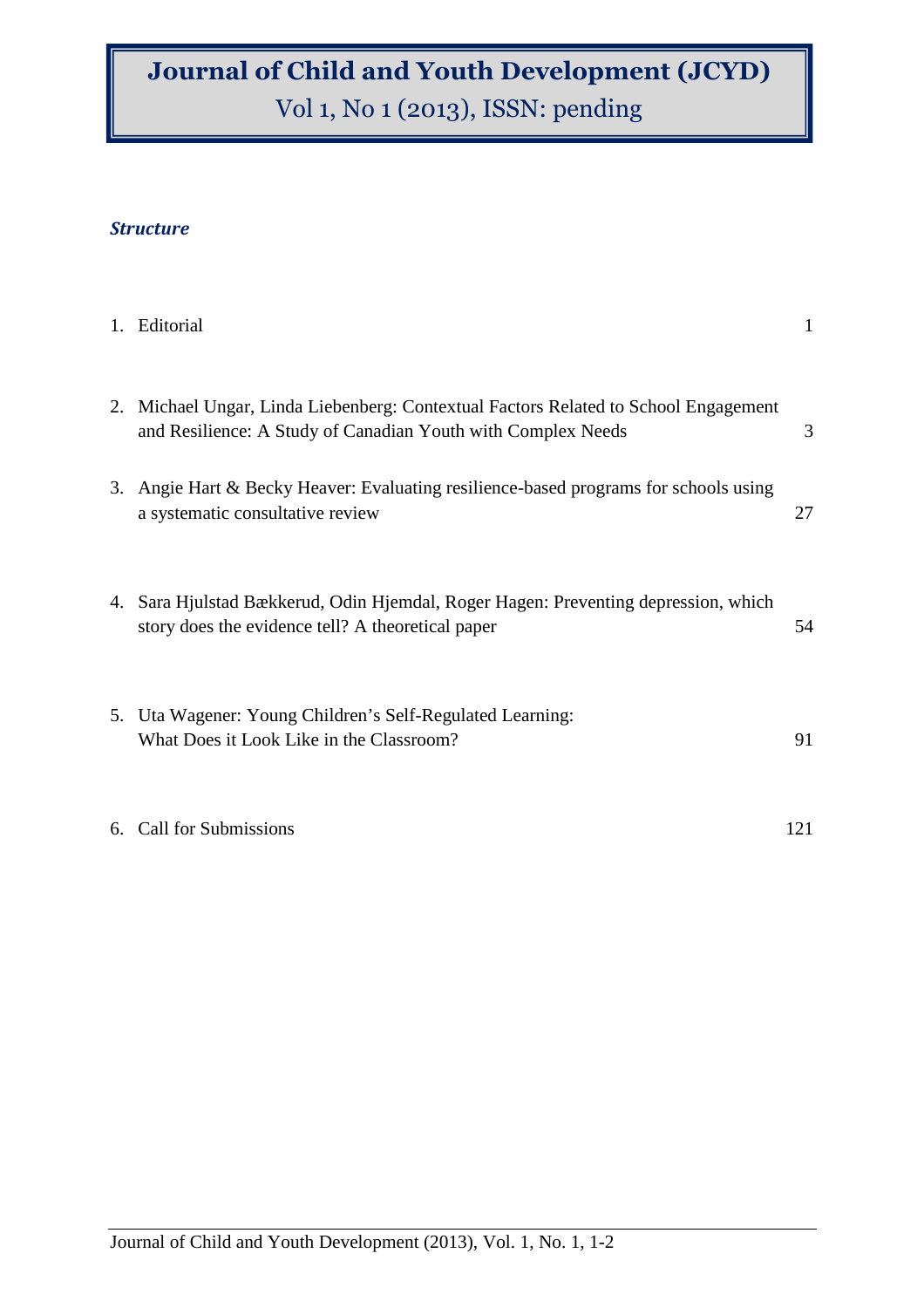## **Editorial**

We are pleased to announce the launch of the Journal of Child and Youth Development (JCYD), an international, online, open access, peer reviewed journal that will encompass all aspects of personal and social development in childhood and adolescence. While the focus will be on peer-review articles, the journal will consider additional contributions that are scientifically sound and within its scope.

The JCYD is a journal for the study of personal and social development in childhood and adolescence. Its perspectives are multi-disciplinary, coming from educational sciences, psychology, sociology, and youth care. The journal aims at a better understanding of contemporary socialization processes, focusing on the link between the individual and the society, presenting current and comparative studies using both qualitative and quantitative methodologies. The journal's co-editors are Prof. Dr. Beate Wischer und Prof. Dr. Wassilis Kassis of the University of Osnabrück in Germany.

A special concern of the JCYD is the aim to identify appropriate socialization practices and to promote the development, advancement and dissemination of knowledge about challenging issues. The JCYD publishes theoretically informed and original research from a multitude of perspectives and covering a broad band of aspects of children's and adolescents' life affecting wider society.

We wish to express our gratitude to the many colleagues who have agreed to serve as section editors in their areas of expertise. To a considerable extent, the quality of the journal will depend on their commitment. The journal's editorial office is based at the School of Educational Sciences at the University of Osnabrück/Germany.

The Journal of Child and Youth Development's open access policy contributes, with other journals all over the world, in changing the way in which articles are published. Thus all articles become free and can be read by anyone at no cost (and not just those with access to a library with a subscription). Still, the authors hold copyright for their work and grant anyone the right to reproduce the article provided that it is correctly cited.

The JCYD's first issue mainly focuses on "Resilience from an ecological view". The paper "Contextual Factors Related to School Engagement and Resilience: A Study of Canadian Youth with Complex Needs" by Michael Ungar and Linda Liebenberg (Resilience Research Centre, Dalhousie University, Canada) assesses risk, resilience and service use factors, including school engagement, among 13-21 year olds who were users of multiple services